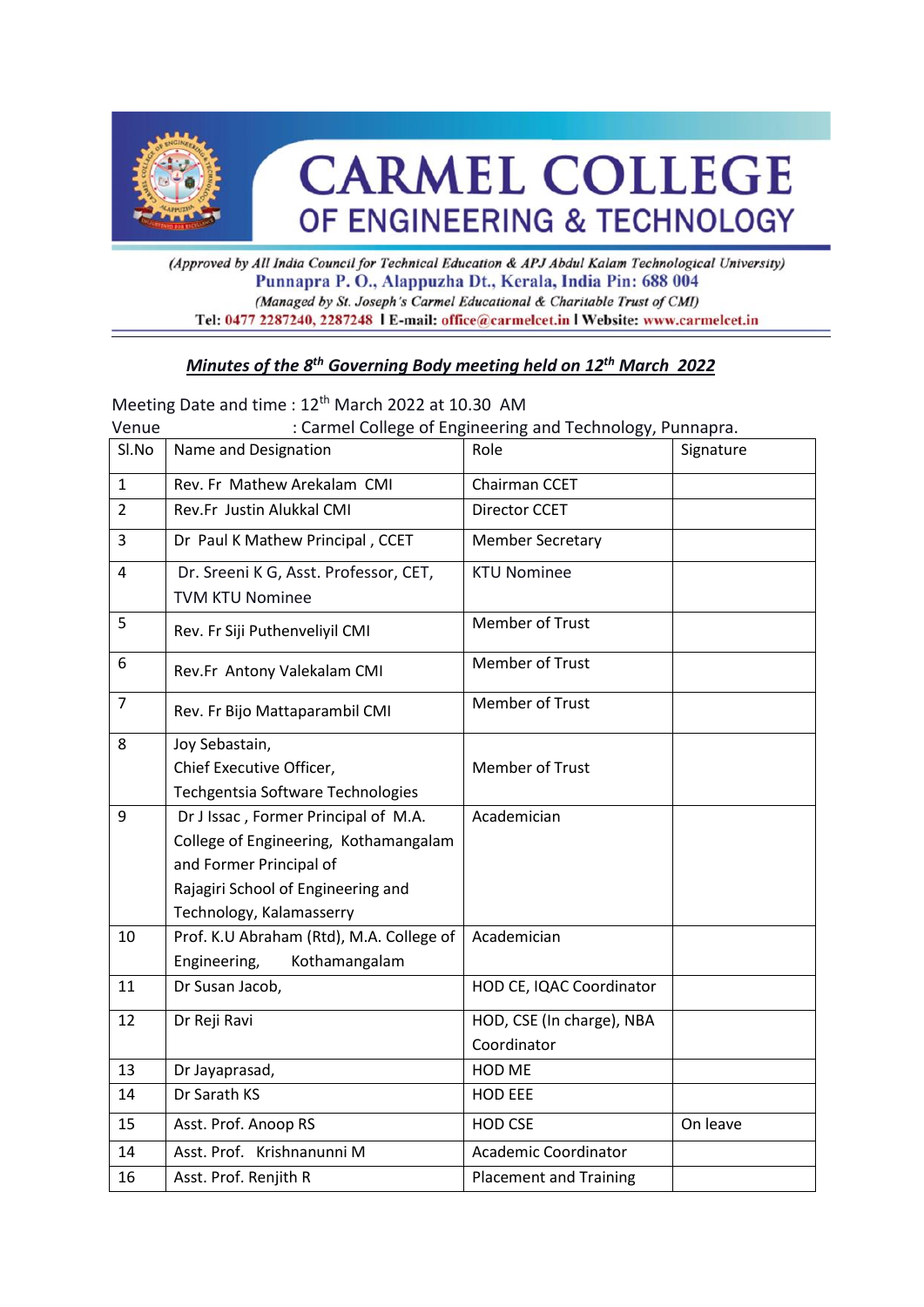| -17 | Asst. Prof. Anet Jose | <b>Faculty Representative</b> |  |
|-----|-----------------------|-------------------------------|--|
|     |                       |                               |  |

The 8<sup>th</sup> meeting of the Governing Body of Carmel College of Engineering and Technology (CCET) was held on  $12<sup>th</sup>$  March 2022 at 10.30 AM. The meeting started with a silent prayer. Dr. Paul K Mathew, Principal, CCET welcomed all the Governing Body members. In continuation he had presented the MOM of the previous GB,  $7<sup>th</sup>$  meeting and unanimously passed the minutes.

The presidential address was delivered by Rev. Fr. Mathew Arekalam CMI, Chairman CCET. He expressed satisfaction in the academic performance of the Institution. However he commented that we need more improvement to reach our target. He sought the sincere and continuous guidance of the experts to bring the college to reach our destination.

#### **Review of Academic Activities of 2020-2021.**

|  |  | The Current Status of University Examination Results: |  |
|--|--|-------------------------------------------------------|--|
|  |  |                                                       |  |

| Semester | <b>Branch</b>                                 | Percenta<br>ge Pass | <b>Students</b> | Average<br>Pass % |
|----------|-----------------------------------------------|---------------------|-----------------|-------------------|
|          | Civil Engineering                             | 52.38               | 63              |                   |
| S1(2020) | <b>Mechanical Engineering</b>                 | 40.35               | 57              |                   |
|          | Electrical and Electronics Engineering        | 31.37               | 51              |                   |
|          | <b>Computer Science Engineering</b>           | 61.02               | 59              |                   |
| S2(2019) | Civil Engineering                             | 64.7                | 34              |                   |
|          | <b>Mechanical Engineering</b>                 | 74.3                | 35              |                   |
|          | <b>Electrical and Electronics Engineering</b> | 64.7                | 17              |                   |
|          | <b>Computer Science Engineering</b>           | 91.8                | 37              |                   |
| S3(2019) | Civil Engineering                             | 37.5                | 40              |                   |
|          | <b>Mechanical Engineering</b>                 | 41.62               | 36              |                   |
|          | <b>Electrical and Electronics Engineering</b> | 25                  | 20              |                   |
|          | <b>Computer Science Engineering</b>           | 58.00               | 38              |                   |
|          | Civil Engineering                             | 60                  | 60              |                   |
| S5(2018) | Mechanical Engineering                        | 34                  | 68              |                   |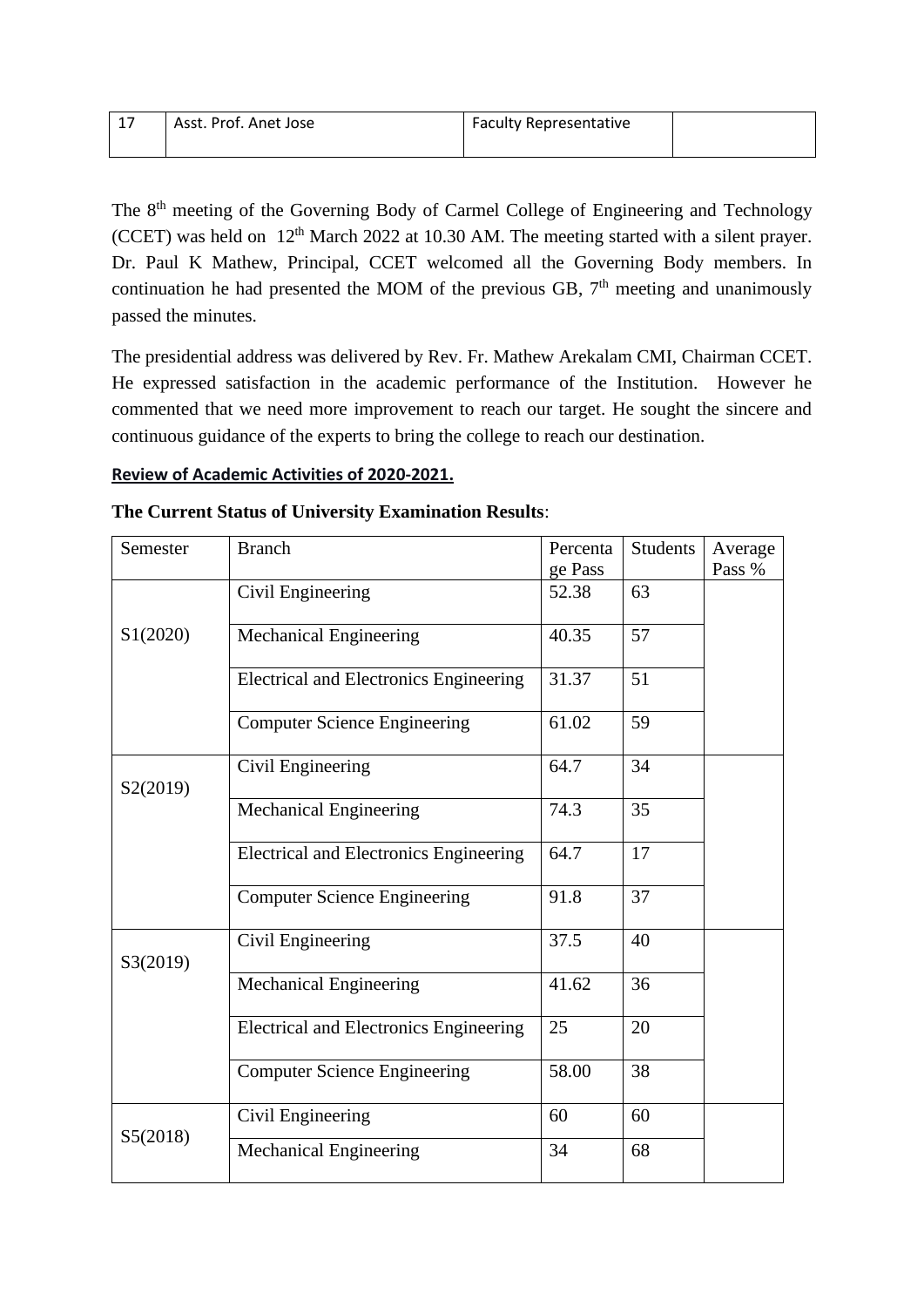|           | <b>Electrical and Electronics Engineering</b> | 40    | 30 |
|-----------|-----------------------------------------------|-------|----|
|           | <b>Computer Science Engineering</b>           | 81.00 | 31 |
|           | <b>Civil Engineering</b>                      | 61.02 | 59 |
| S6(2018)  | <b>Mechanical Engineering</b>                 | 44.6  | 64 |
|           | <b>Electrical and Electronics Engineering</b> | 56.66 | 30 |
|           | <b>Computer Science Engineering</b>           | 67.74 | 31 |
|           | <b>Civil Engineering</b>                      | 79.66 | 59 |
| S7 (2017) | <b>Mechanical Engineering</b>                 | 40.6  | 59 |
|           | <b>Electrical and Electronics Engineering</b> | 33.33 | 22 |
|           | <b>Computer Science Engineering</b>           | 56.30 | 32 |
|           | <b>Civil Engineering</b>                      | 93.22 | 59 |
| S8(2017)  | <b>Mechanical Engineering</b>                 | 94.91 | 59 |
|           | <b>Electrical and Electronics Engineering</b> | 19.90 | 22 |
|           | <b>Computer Science Engineering</b>           | 87.5  | 32 |

## **Academic Activities**

The classes of all odd and even semesters was conducted in the online as well as offline mode with students as batches or as single batch following all COVID 19 Protocol.

#### **Carrier Guidance Seminar**

A Carrier Guidance Seminar was organized by the College in the online platform on 26-2-2021 time 5.15 PM to 7.30 PM. Prof. Dr P.R. Venkitaraman, the Career Guru was the resource person. More than 100 participants joined the session and was very informative to the parents and their wards.

**Teachers Day Celebration**, organized by the NSS Unit No.625 of CCET on Sept.5<sup>th</sup> 2021 in the online platform.<https://meet.google.com/qvy-ckga-qgb>

**The Annual Alumni Meet** convened on 3rd October 2021 at 6Pm in the online platform.

#### **Review of NBA Accreditation**

The documents for uploading the SAR is almost ready. The IQAC had verified the course files and Lab Registers of both Civil and Mechanical Department. An external audit of the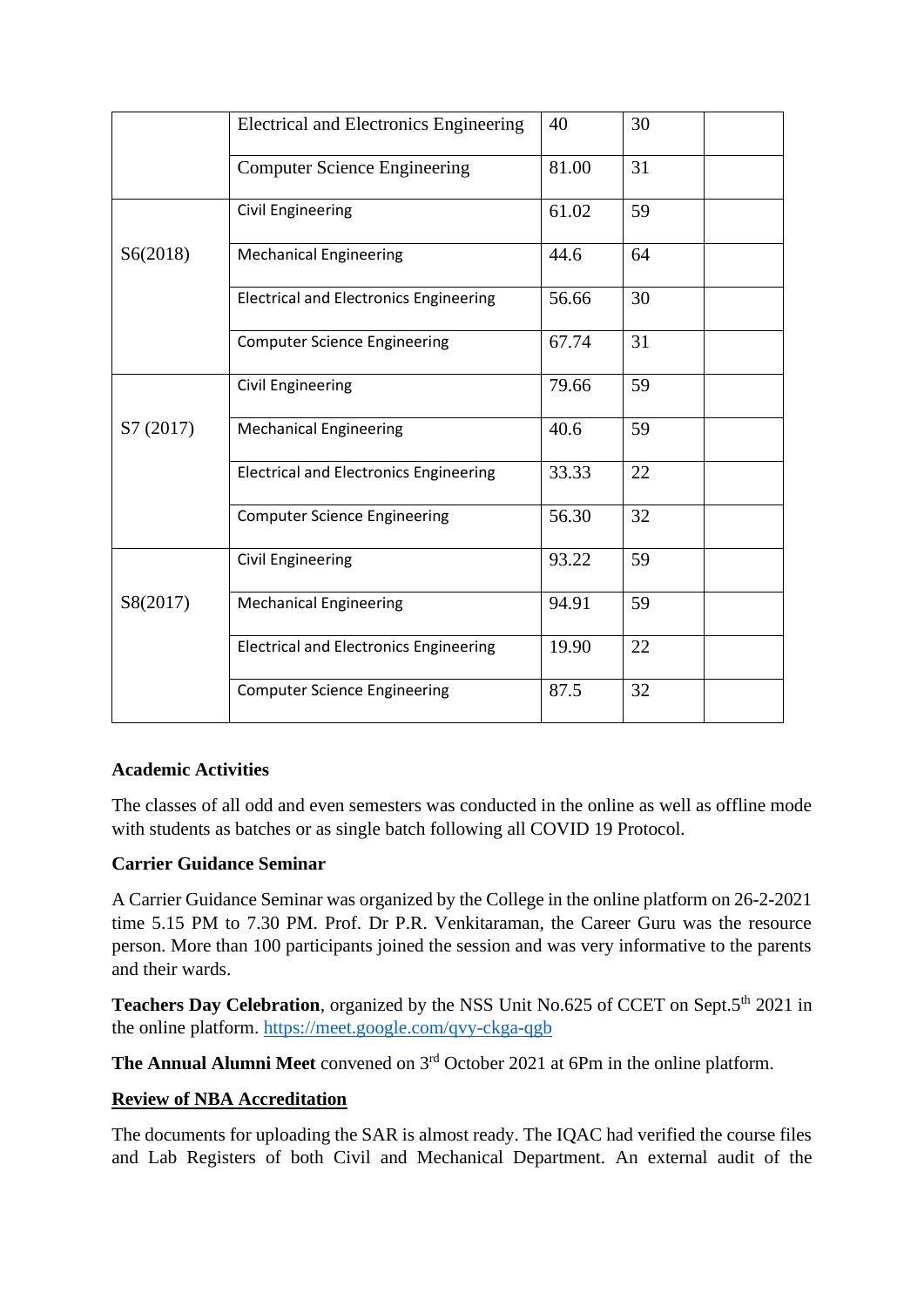documents and the criterion files are scheduled on  $23<sup>rd</sup>$  and  $24<sup>th</sup>$  April 2022. It is expected that we could register for NBA Accreditation by June 2022.

## **Review of Activities of Civil Engineering Department**

1. Stake holder meeting Civil 2021 was convened in the online platform to share the views of all the stake holders, on 11-3-2021 at 8.30 PM, via google [https://meet.google.com/ncf-ricu](https://meet.google.com/ncf-ricu-oim)[oim.](https://meet.google.com/ncf-ricu-oim)

Many of the Alumni, parents, employers shared their views regarding academic activities the department follows, the need of more soft skill courses, exposure to field activities etc.

2. World Water Day 2021 was celebrated by the IEI Students Chapter(Civil) in association with CCEASON and conducted a Poster Competition on "Valuing Water".

3. Online Webinar on " Civil Engineering and it's Practices" for S8 Civil Engineering students, convened by IEI Students Chapter(Civil) in association with CCEASON.

The Google Meet was on 28/5/2021 at 10 AM to 12.30 PM. [https://meet.google.com/fmv-nrke](https://meet.google.com/fmv-nrke-cve)[cve.](https://meet.google.com/fmv-nrke-cve) The resource person was Er. T.P. Madhusudanan, (Former) Sr. Consultant and International Civil Engineering Trainer, Habitat Technology Group.

4. Online Webinar on "CONCRETE" - An Enigmatic Construction Material"- for S6 and S8 Civil Engineering students. Convened by IEI Students Chapter (Civil) in association with CCEASON. The Google Meet was on  $5<sup>th</sup>$  June 2021 at 2.30 PM. The resource person was Er. Shyju Nair, CEO, DH Academy. <https://zoom.us/j/99578363384?pwd=aUdrTkZITkdqREkyVlk5cnZHQldPUT09>

5. Online Expert Interaction for Civil Engineering Students on BIM. Convened on June 9<sup>th</sup> 2021 at 11.00 AM to 12.10 PM in the online plat from. [https://meet.google.com/xxn-tpvp](https://meet.google.com/xxn-tpvp-zjb)[zjb](https://meet.google.com/xxn-tpvp-zjb) . Resource person Mr. Sujin G.S, Application Engineer , InterCAD Pvt. Ltd.

6. Asst. Prof. Jiji Krishnan bagged the prestigious degree Ph.D. in Geotechnical Engineering from NIT, Surat, India.

7. Conducted an International Short Term Training Program for faculty and research scholars on "Civil Engineering Breakthroughs and Innovations" -A sneak peek across the globe, on 2021 November 8,9,10 and 11. Organized by the Department of Civil Engineering in association with The Institution of Engineers (India), Kochi Local Centre and The Department of Environmental Science and Management, Murdoch University, Australia. The resource persons were from different countries, NIT Surat- India, Indigo telecom- Ireland, Kerala road Safety Authority of India, COWI- Sweden, Yonsei University - South Korea, Imperil College- England, Murdoch University- Australia and Helmholtz Centre for Env. Research, Germany. More than 120 participants from various places participated the training Programme.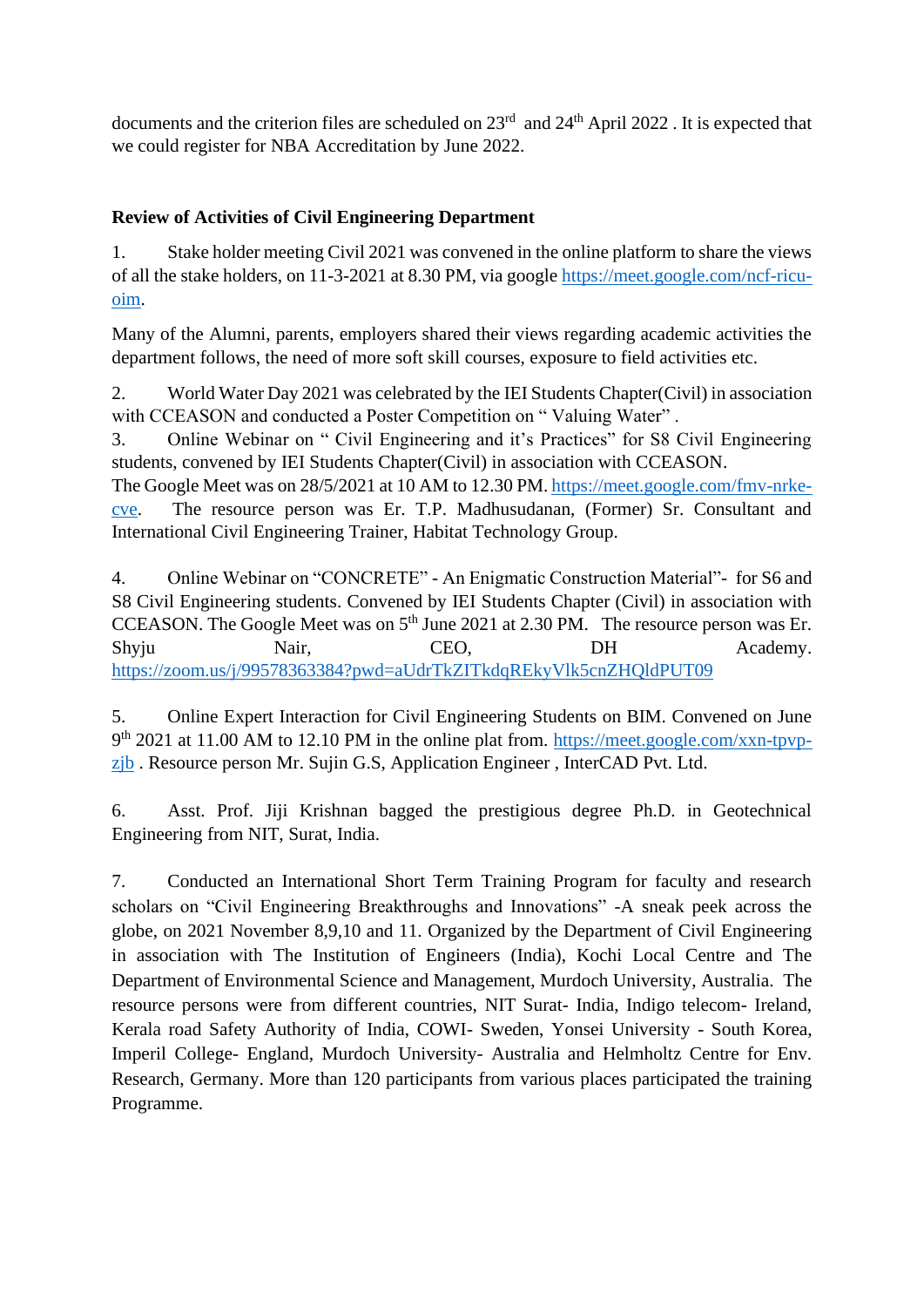## **Review of Activities of Mechanical Engineering Department: February 2021-March 2022**

1. Webinar on Success Through GATE – Mechanical Engineering . Webinar was held on Monday, September 27 · 9:40 – 10:40am. Mr Liju CJ, M Tech(IIT Khargpur) was the resource person Final year and prefinal year students attended the webinar.

2. Expert talk on "Retailing New Trends and Career Opportunities", was held on 10-12-2021. Venue: Carmel College of Engineering and Technology.

Resource person: Er Anil Kumar C S, Head of Grocery business of Reliance Retail for Southern Region ( Kerala, TN and Karnataka).

## **Activities Report- Dept. of EEE**

#### **Power Quiz 2021**

Anjali J from S7 EEE and Abhinav Rajesh from S1 EEE have secured first place in the online Power Quiz 2021 District Level Competition conducted by KSEB Officers Association on 25th November 2021.

## **Hackathon**

REBOOT KERALA HACKATHON 2020 was a 24 hours Hackathon competition conducted by ASAP Kerala. Many teams participated in the primary level competition. Two teams got selected from the college for the next level of competition. The term from Electrical and Electronics Engineering Department includes Rohit S Varier (EEE), Athul M T (EEE), Fathima Sajeev (EEE), Joel Joseph George (ME) and Chaitra (CS) . The team Mentor was Mr.Atul Thomas, Asst. Professor EEE Department.

The main aim of this program was to develop an application to detect the potholes present on roads and to provide early warning to users through any map .The team used an ultrasonic sensor to identify the Potholes and linked the data with Google Maps.

## **Webinar 2020**

An online webinar on " Procedures and Benefits of Supervisory License for Electrical engineers" was held on 12th October 2020 virtually through Google meet platform .The speaker of the session was Shyamkrishnan P (Dhershans & Co.) and Adersh SJ (CEO  $\&$ Executive Director Service Expertz).The main objective of the webinar was to provide an overview about the technical aspects related to supervisory license.

**Awards:** Dr Sarath KS, Honored by Honorary Rosalind Membership of London Journal Press based on publication "Modelling and Optimal Design of LLC Resonant Converter using Whale optimization Algorithm".